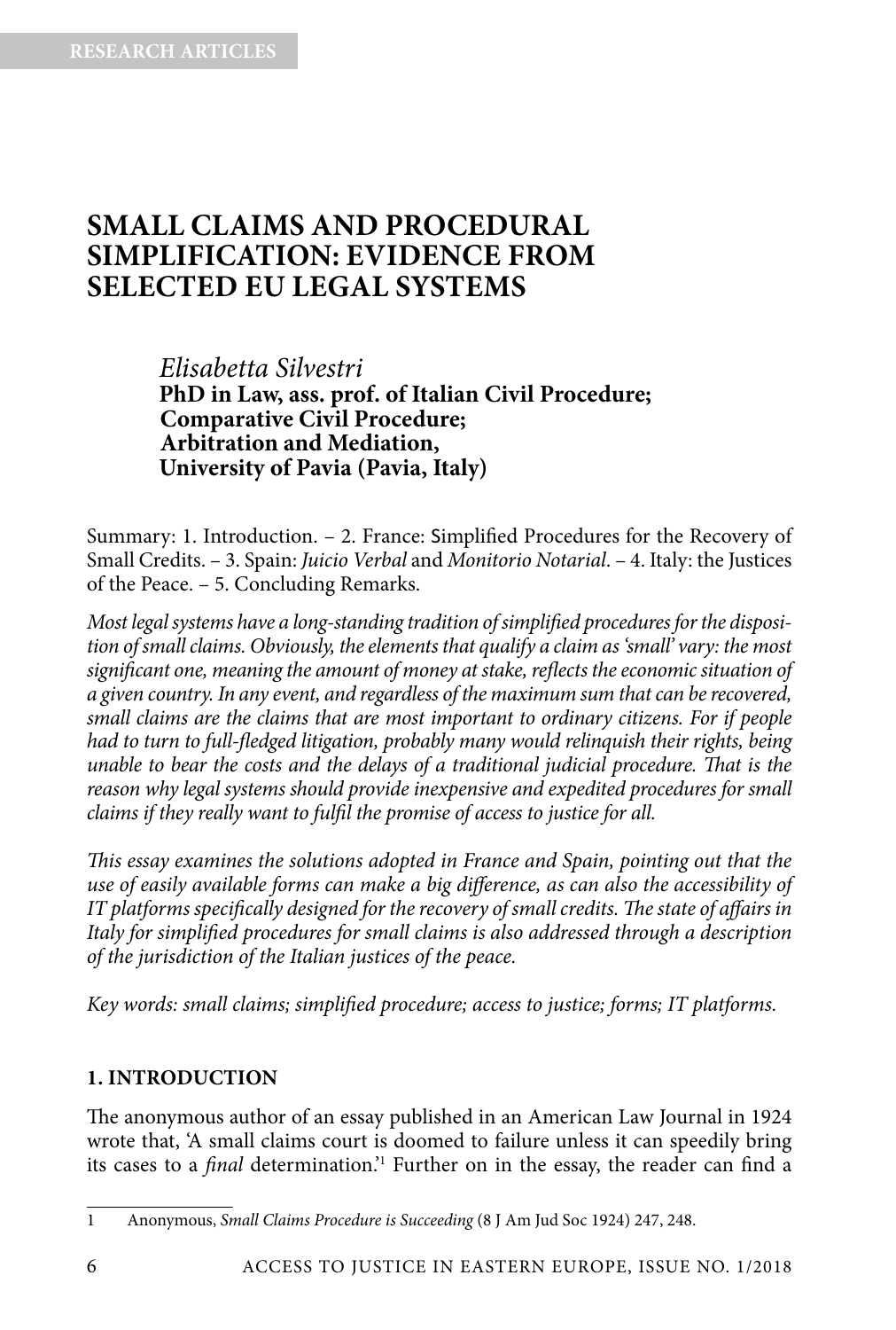detailed list of the procedural features that are deemed to be essential for the swift disposition of small claims: an informal and untechnical procedure; a judge acting as 'an impartial investigator into the truth', being 'in affirmative control of the whole proceeding';<sup>2</sup> and the possibility for the parties to appear in court without the representation of lawyers, since "it is desirable that lawyers should not commonly appear because it is desirable that the expense of their appearance should be avoided".<sup>3</sup>

It is astonishing to discover that almost a century ago scholars were already debating over the need to provide for procedural models suitable for small claims, so that one may be inclined to think that nothing new is invented when contemporary lawmakers provide for simplified procedures aimed at granting small claims an expedited, inexpensive but also fair treatment in court. More or less, all European Union legal systems deal with small claims in specific ways, sometimes allocating them to special judicial bodies (for instance, small claims courts or courts operated by lay judges), other times relying on procedural rules that are different from the ones followed before the ordinary courts of first instance. Alongside national procedures, the European Small Claims Procedure (hereinafter ESCP)<sup>4</sup> exists for cross-border cases, so that two parallel procedures (the national one and the European one) are available for small claims that meet the requirements for the application of the European instrument at the choice of the plaintiff.

This essay will not deal with the ESCP even though it is a piece of European legislation specifically aimed at devising a uniform, simplified procedure for the recovery of small claims across Member States. A recent, comprehensive study has analysed the ESCP in depth, clarifying the background of the Regulation, its purposes and shortcomings, and therefore this author does not consider it necessary to repeat concepts that have been masterfully expounded by someone else.<sup>5</sup> Furthermore, the optional nature of the ESCP is such that its actual application, at least in some Member States, is negligible. This is the case, for instance, in Italy, where the practical relevance of the ESCP is inversely proportional to the theoretical commentaries on the Regulation produced by Italian scholars.<sup>6</sup>

In addition to Italy, the legal systems that this author has chosen for her analysis of simplified procedures for the disposition of small claims are those of France and Spain. This choice does not signify a value judgment, since a value judgment is not possible when looking at the two national procedures from a distance and without the benefit of empirical data. That said, the impression of a foreign 'bystander' is that both the French and the Spanish procedures are (at least, in theory) efficient, simple and with a touch of modernity that potentially will make them even more accessible to individuals. After all, the ability of a legal system to grant access to justice across the board is

<sup>2</sup> Id 251.

<sup>3</sup> Id 252

<sup>4</sup> Regulation (EC) No 861/2007 of the European Parliament and of the Council of 11 July 2007 establishing a European Small Claims Procedure, *OJ L 199, 31.7.2007, 1–22;* Regulation (EU) 2015/2421 of the European Parliament and of the Council of 16 December 2015 amending Regulation (EC) No 861/2007 establishing a European Small Claims Procedure and Regulation (EC) No 1896/2006 creating a European order for payment procedure, *OJ L 341, 24.12.2015, 1–13 (in force since 2017).* 

<sup>5</sup> Reference is made to E A Ontanu, *Cross-Border Debt Recovery in the EU: A Comparative and Empirical Study on the Use of the European Uniform Procedures* (Intersentia 2017).

<sup>6</sup> *See* E Silvestri, 'Italy: Simplification of Debt Collection in Italy – National and EU Perspectives', in V Rijavec, et al (eds), *Simplification of Debt Collection in the EU* (2014) 347–61.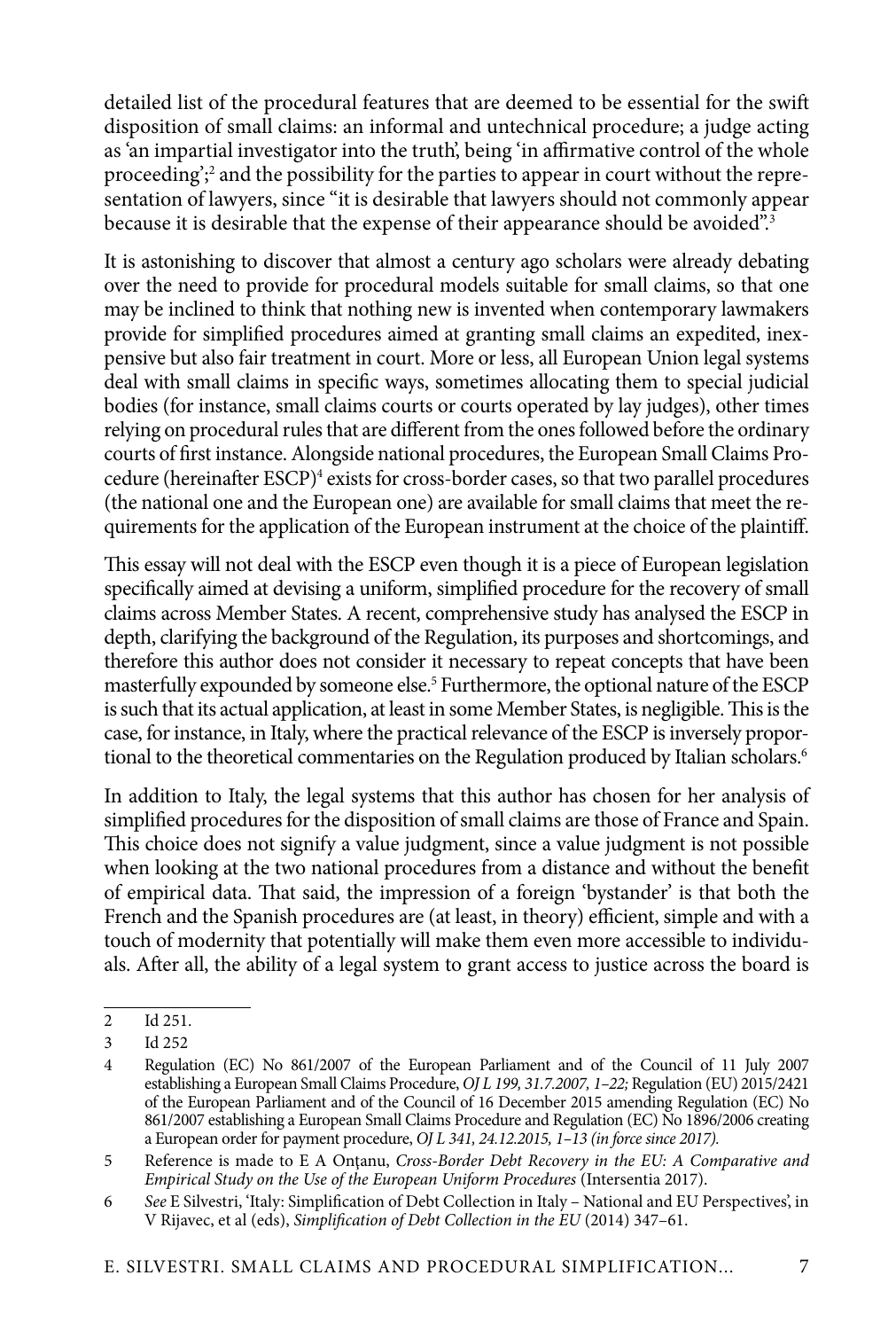tested not with respect to cases where the amount at stake is large and the parties have all the resources (financial, social and cultural) necessary to navigate complex, costly and long court procedures, but with respect to cases where the amount at stake is small.

## **2. FRANCE: SIMPLIFIED PROCEDURES FOR THE RECOVERY OF SMALL CREDITS**

As far as France is concerned, a detailed study of the procedures provided for the disposition of claims whose value is limited should entail an analysis of a variety of proceedings available before the *Tribunaux d'instance*, meaning the courts of first instance whose jurisdiction includes claims up to the value of €10,000.7 As a matter of fact, the French Code of Civil Procedure contemplates four different proceedings that can be lodged with a *Tribunal d'instance*. Out of these proceedings one seems particularly interesting, since it concerns claims that, at least from the point of view of this author, can truly be deemed small. For claims not exceeding the value of  $\epsilon$ 4,000, the plaintiff can choose to resort to a simplified procedure that entails a simple *déclaration au greffe*, meaning a statement addressed to the court's clerk who provides for its registration.<sup>8</sup> The statement can be made orally or in written form. In any event, the statement must meet the general requirements specified by the Code for the introductory pleading before any civil jurisdictions and a summary explanation of the cause of action supporting the claim. The *déclaration au greffe* can be made also by filling in a form that can be downloaded from a number of websites managed by the French public administration.<sup>9</sup>

One peculiar feature of this procedure is that a preliminary attempt at conciliation is mandatory. Actually, the duty of the plaintiff to explore possible ways to reach a settlement with his adversary has a general character, since the introductory pleading of all cases lodged with any courts of first instance must mention 'the diligences taken with a view to reaching an amicable resolution of the dispute' (my translation).<sup>10</sup> When this rule was adopted in 2015 in furtherance of the recourse to ADR methods, failure to comply with the duty to attempt conciliation or other forms of peaceful resolution of the dispute was not sanctioned, and probably one reason for that was the fuzziness of the concept of acceptable 'diligences' suitable

<sup>7</sup> Until 1 July 2017, claims up to €4,000 belonged to the jurisdiction of the *juges de proximité*, lay judges established in 2002 and considered, rightly or wrongly, the heirs of the traditional justices of the peace. They have been repealed from the French judicial geography, since their operation had never been satisfactory and their establishment has often been seen by stakeholders as a useless factor of complication in the identification of the appropriate court of first instance: *see* Commission sur la répartition des contentieux présidée par Serge Guinchard, Rapport au Garde des Sceaux: L' ambition raisonnée d'une justice apaisée 204 204 (La documentation Française 2008). On the 'philosophy' supporting the establishment of community justice in France, *see* M Vericel et al, *Juridictions et juges de proximité : leur rôle concret en matière d'accès à la justice des petits litiges civils* [Rapport de recherche] (2008) <https://halshs.archives-ouvertes.fr/file/index/ docid/946154/filename/Rapport\_annexes\_Juges\_de\_proximite.pdf> accessed 1 November 2018.

<sup>8</sup> *See* arts 843–844 of the French Code of Civil Procedure.

<sup>9</sup> For instance, one address is <https://www.formulaires.modernisation.gouv.fr/gf/cerfa\_11764. do.> accessed 1 November 2018.

<sup>10</sup> *See* arts 56, s 3, and 58, s 3. of the French Code of Civil Procedure, as modified by art 18 of the decree no 2015-282 of 11 March 2015 **(***Décret n° 2015-282 du 11 mars 2015 relatif à la simplification de la procédure civile à la communication électronique et à la résolution amiable des différends*)*.*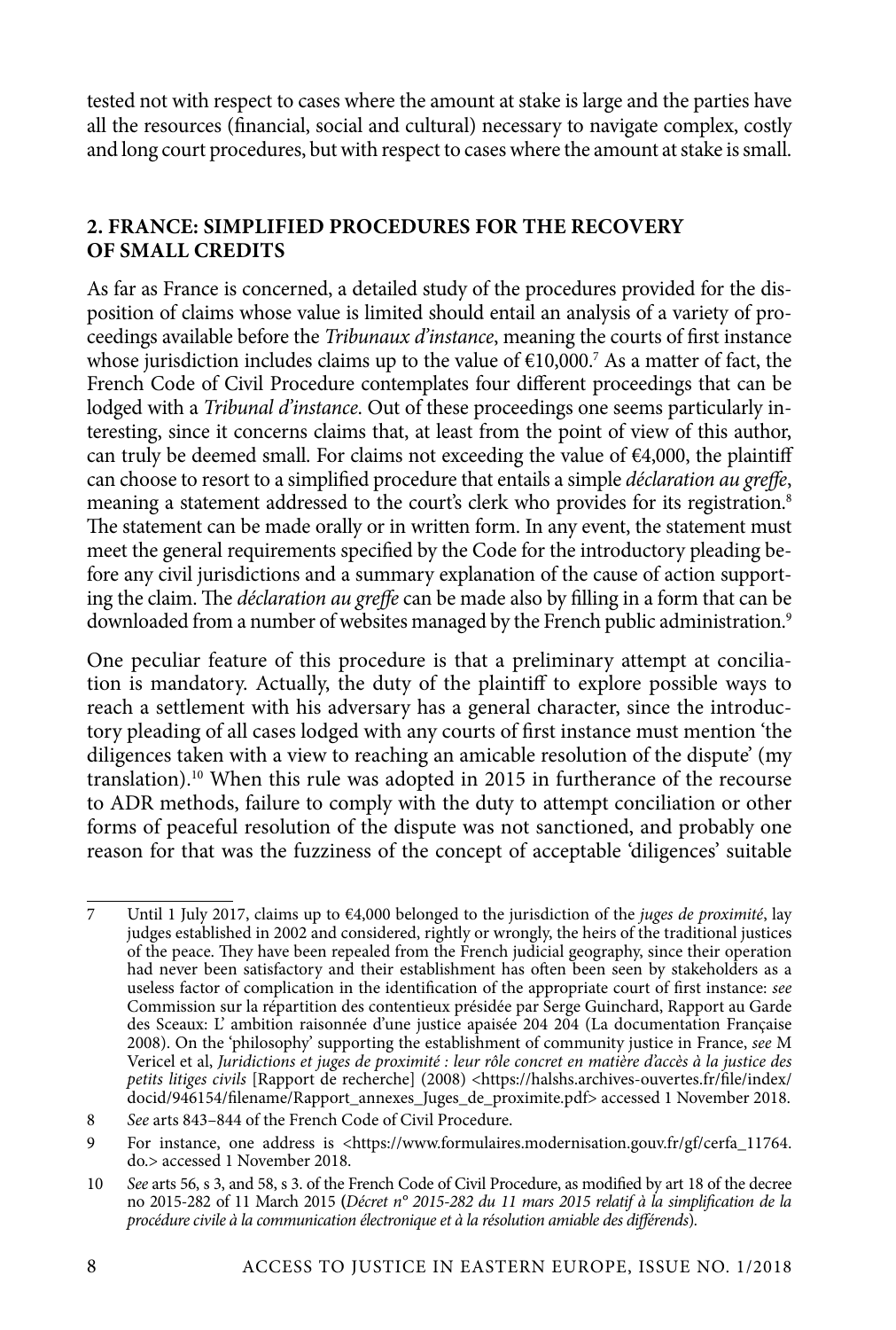to put an end to the controversy. But a statute passed in 2016 reinforced the duty, $11$ providing for a harsh sanction in case of failure to comply with it: if a preliminary attempt at conciliation has not taken place, the *Tribunal d'instance*, even *ex officio*, can declare the case inadmissible, unless some special circumstances occur, for instance when the parties can give proof that they have carried out other 'diligences' with a view to reaching a mutually acceptable solution of their dispute.

If the attempt at conciliation is unsuccessful, the case can proceed according to the rules governing contentious procedure. A hearing is set for the parties to appear in person or, if they wish, by a representative (for instance, a family member), since the assistance of council is merely optional. The proceeding is oral, at least in principle. It is up to the judge to attempt again the conciliation of the parties or to delegate this task to a *conciliateur de justice*, who is a judicial officer whose specific task is to help the parties reach a settlement, under a duty of impartiality and confidentiality. If an agreement is reached, it will be made enforceable by the judge; otherwise the proceeding will end up with a judgment that can be appealed against, not before the intermediate court of appeal, but only before the French Supreme Court, that is, the *Cour de cassation*. 12

Since 1 June 2016 a new, simplified procedure for the recovery of small claims has been in operation.13 The creditor can avoid any judicial proceeding by simply resorting to a bailiff, provided that the credit does not exceed €4,000 and arises out of contracts or statutory obligations. Special rules determine which bailiff can be in charge of the procedure, but the interesting thing is that the creditor can petition the bailiff by means of a simple letter, a verbal statement or via electronic communication. Actually, all the exchanges between the bailiff and the parties can take place via an IT platform devoted to the recovery of small credits.14

The bailiff bears the responsibility of the whole procedure: he informs the debtor of the request made by the creditor and invites him to take part in the simplified procedure. Thanks to the bailiff 's good offices, the parties are expected to reach an agreement on the amount to be recovered and the terms of payment. If an agreement is reached, the creditor receives from the bailiff an enforceable title that he will be able to use for the recovery of the money owed to him, should the debtor fail to honour the agreement. If the debtor fails to accept the invitation to take part in the simplified procedure or if no agreement is reached by the parties, the bailiff acknowledges the defeat of the procedure, and the creditor will be forced to resort to a contentious procedure for the recovery of his claim.<sup>15</sup>

<sup>11</sup> *See* art 4 of the statute no 2016-1547 of 18 November 2016 **(***Loi n° 2016-1547 du 18 novembre 2016 de modernisation de la justice du XXIe siècle***).**

<sup>12</sup> *See* S Guinchard et al, *Procédure civile* (3d ed Dalloz 2013) 426 34.

<sup>13</sup> This procedure was introduced by the decree no 2016-285 of 9 March 2016 *(Décret n. 2016-285 du 9 mars 2016 relatif à la procédure simplifiée de recouvrement des petittes créances).*

<sup>14</sup> The platform (website) is accessible via the following addresses: <https://www.petitescreances.fr/ and https://www.credicys.fr/> accessed 2 November 2018. The website is managed by the National Association of Bailiffs *(Chambre nationale des huissiers de justice). See* the order issued by the Ministry of Justice on the establishment of the platform: *Arrêté du 3 juin 2016 relatif à la mise en oevre par voie électronique de la procédure simplifiée de recouvrement de petites créances, available at <https://www.legifrance.gouv.fr/* affichTexte.do?cidTexte=JORFTEXT000032657522&categorieLien=id.> accessed 1 November 2018.

<sup>15</sup> *See* arts R125-1–125-6 of the Code des procédures civiles d'exécution.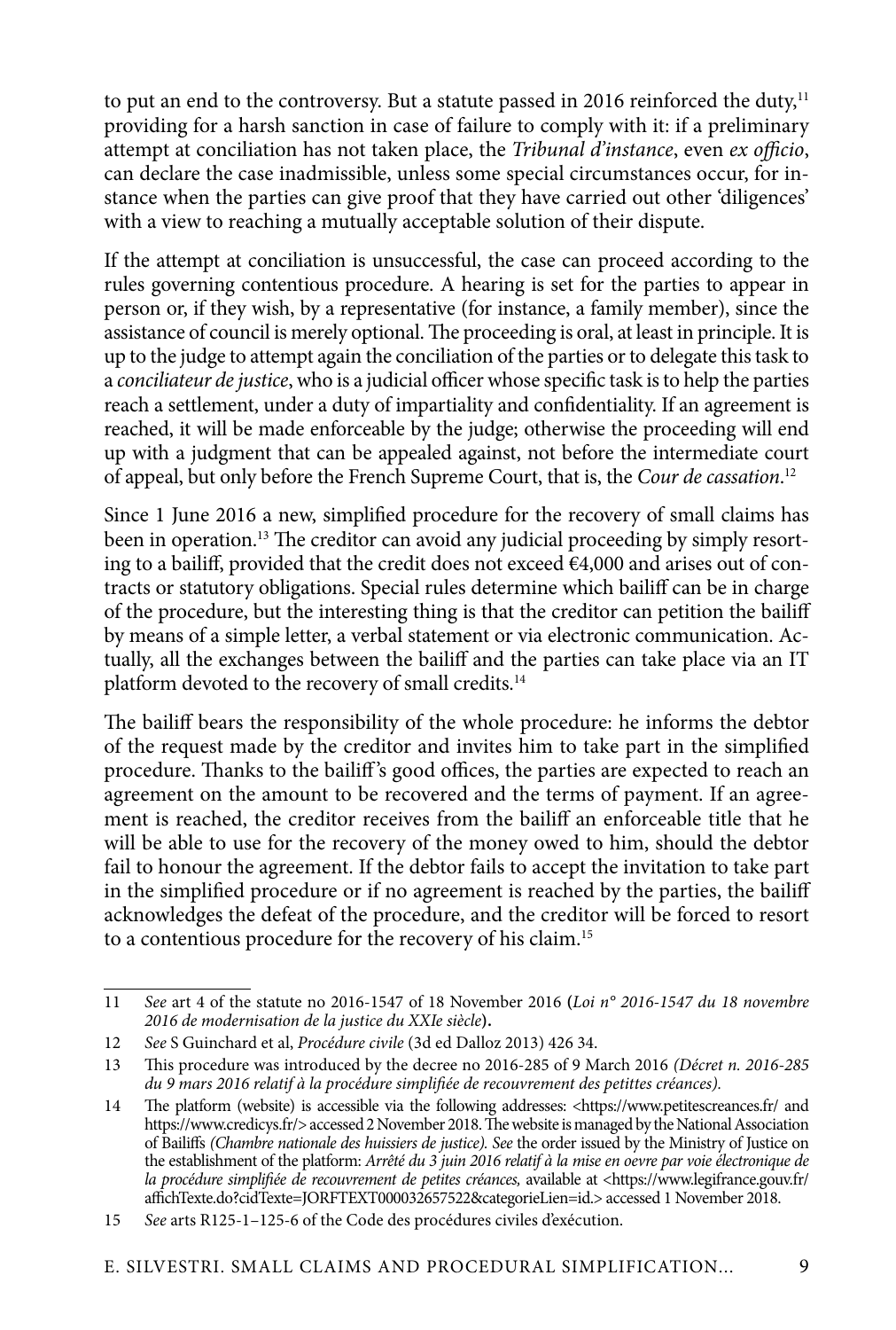The advantages of the procedure managed by bailiffs are several. The fact that the whole procedure can be conducted online, simply by filling in a few forms that are easy to access on a secure website, means a considerable savings in terms of time, which is made even more attractive if one keeps in mind that the debtor has only one month to decide whether or not he is willing to agree to take part in the simplified procedure. Another positive feature of the procedure is the reduced cost: when the creditor turns to the bailiff and the procedure begins, a payment of  $E14.92$  is required. If the procedure is unsuccessful, no further fees are due. If, on the contrary, the parties reach an agreement,  $\epsilon$ 30 will be charged to the creditor for the delivery of the enforceable title. Furthermore, a modest amount of money will have to be paid by the creditor as remuneration for the bailiff who managed the procedure: the remuneration is calculated by applying specific ratios to the amount of the recovered credit. In any event, the total cost of the procedure is truly reasonable, as it should always be for the disposition of small claims that are likely to be relinquished if the legal costs associated with their recovery are bound to exceed their value, which still happens – unfortunately – in some legal systems.

## **3. SPAIN:** *JUICIO VERBAL* **AND** *MONITORIO NOTARIAL*

For claims whose value does not exceed the threshold of €6,000 the Spanish Code of Civil Procedure (in Spanish, *Ley de enjuiciamiento civil*, hereinafter LEC) provides for a simplified procedure called *juicio verbal* (oral proceeding).16 As its denomination makes clear, it is a proceeding that is conducted orally before the judge, at least in principle. Better yet, the orality of the procedure was its main feature in the original version of the LEC, passed in 2000. At present, due to the reforms adopted in 2015, the oral character of the procedure appears to be diluted in favor of more formal and written procedural steps.

The complaint lodged by the plaintiff is written, but if the amount at stake does not exceed the sum of  $\epsilon$ 2,000 the Code allows a 'succinct demand' (my translation of the Spanish *demanda sucinta*), with the basic information concerning the identity of the parties, the remedy sought and the facts constituting the cause of action. Alternatively, the plaintiff can resort to standardized forms that can be downloaded from the website of the Spanish General Council of the Judiciary. It is worth noting that below the value of  $\epsilon$ 2,000 the assistance of attorneys is merely optional, which makes understandable the reasons why the statement by which the court is petitioned can have a simple outlook or consist in a standardized form.

Before 2015, the defendant's answer to the plaintiff 's **complaint** could be presented orally at the hearing. This feature of the *juicio verbal* made sense in the context of a procedure whose tenets were the principles that are normally associated with orality, meaning the principles of concentration and immediacy (the latter suggesting that the judge in charge of deciding the case must be the one in charge of the taking of evidence, too). In spite of that, it was widely accepted that this very feature was

<sup>16</sup> *See* arts 437–447 of the LEC. On the *juicio verbal*, *see*, for instance, José Garberí Llobregat, *El nuevo juicio verbal En la Ley de Enjuiciamiento Civil* (Bosch 2015); A José Vélez Toro 'El juicio verbal y la tutela judicial efectiva: Desajustes del modelo establecido en la Ley de Enjuiciamiento Civil' (2016) 9 Revista de Paz y Conflictos 263, 263–96.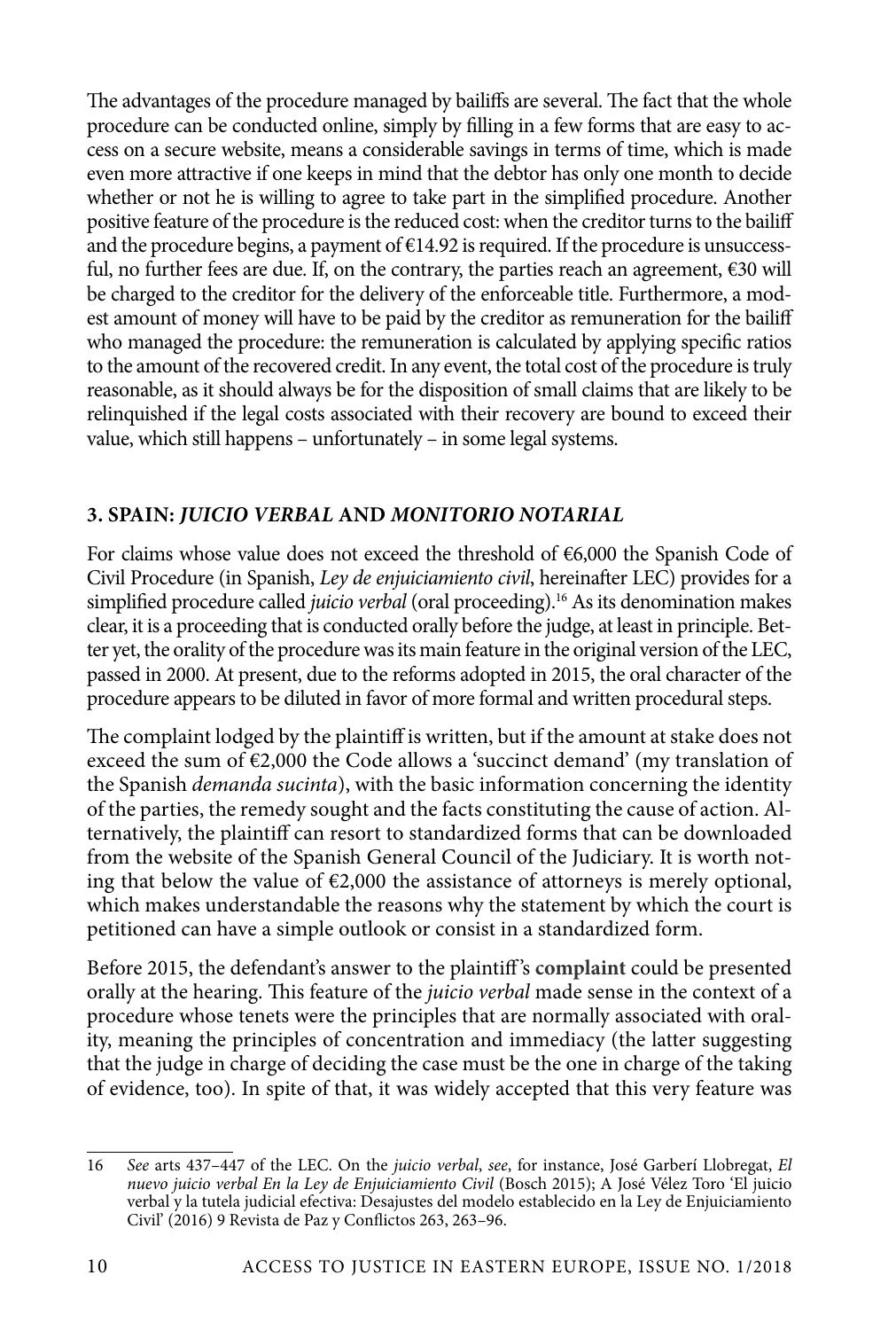prejudicial for the plaintiff, since he was able to gain knowledge of the defences of his opponent only at the hearing: a surprise effect deemed detrimental to the right of action and defence enshrined in article 24, section 1 of the Spanish Constitution.<sup>17</sup> The reforms of 2015 have radically changed the situation: now the defendant must lodge a written answer in which he is expected to disclose all his defences. As for the plaintiff, if the value of the claim does not exceed the amount of  $E2,000$  and therefore the assistance of an attorney is not mandatory, the defendant, too, can prepare his answer relying on a standardized form to be filled in.

Another far-reaching change brought about by the reforms of 2015 is the fact that the hearing will take place only insofar as the parties request (or, at least one party requests) the holding of the hearing. Therefore, the possibility exists that if the parties waive their right to a hearing, the proceeding will end up being exclusively written. Of course, the mutation of the *juicio verbal* into a written proceeding, lacking the 'event' that was considered its most important feature, that is, the hearing (*vista* in Spanish) devoted to the clarification of the factual terms of the dispute, the taking of evidence and the final arguments of the parties, seems almost a contradiction in terms. In spite of that, the text of the relevant rule is unambiguous where it provides that if neither party requests a hearing nor does the judge deem it necessary, the judgment on the case will be rendered immediately, presumably on the sole base of the plaintiff's complaint and the defendant's answer, without any further exchange of pleadings or procedural steps.18 At the same time, it is hard to deny that for small claims, and especially for those that, due to their limited value, can be litigated by the parties in person, a written procedure that can be conducted simply by filling in ready-made forms is probably the best course of action. After all, even the ESCP, which is supposed to be the archetype of a simplified procedure aimed at granting access to justice in expedited and inexpensive ways, is designed as 'essentially a written procedure. Oral hearings should only be held exceptionally where it is not possible to give the judgment on the basis of the written evidence or where a court or tribunal agrees to hold an oral hearing upon a party's request.<sup>'19</sup>

Returning to the Spanish *juicio verbal*, if the hearing does take place, the LEC contemplates the possibility that the parties inform the judge that they have already reached an agreement or 'show their willingness to reach an agreement' (my translation).20 It is possible, too, that the proceeding is stayed, should the parties express their common intention to attempt mediation. If a settlement is submitted to the judge, he can homologate it, which means to make the agreement an enforceable instrument. If no settlement is reached by the parties either in court or out of court, the procedure will continue with the taking of evidence and a round of final arguments. Afterwards, the judge will issue the judgment, which is subject to appeal, provided that the value of the claim is above the amount of  $\epsilon$ 3,000.<sup>21</sup>

<sup>17</sup> Art 24, s 1 reads: 'Every person has the right to obtain the effective protection of the Judges and the Courts in the exercise of his or her legitimate rights and interests, and in no case may he go undefended.' This is the official translation into English of the Spanish Constitution of 1978, available at <http://www.congreso.es/constitucion/ficheros/c78/cons\_ingl.pdf.> accessed 13 October 2018.

<sup>18</sup> *See*, in particular, art 438, s 4 of the LEC

<sup>19</sup> *See* recital no 11 of Regulation (EU) 2015/2421, *supra* note 4.

<sup>20</sup> *See* art 443 of the LEC.

<sup>21</sup> *See* art. 455 s1 of the LEC.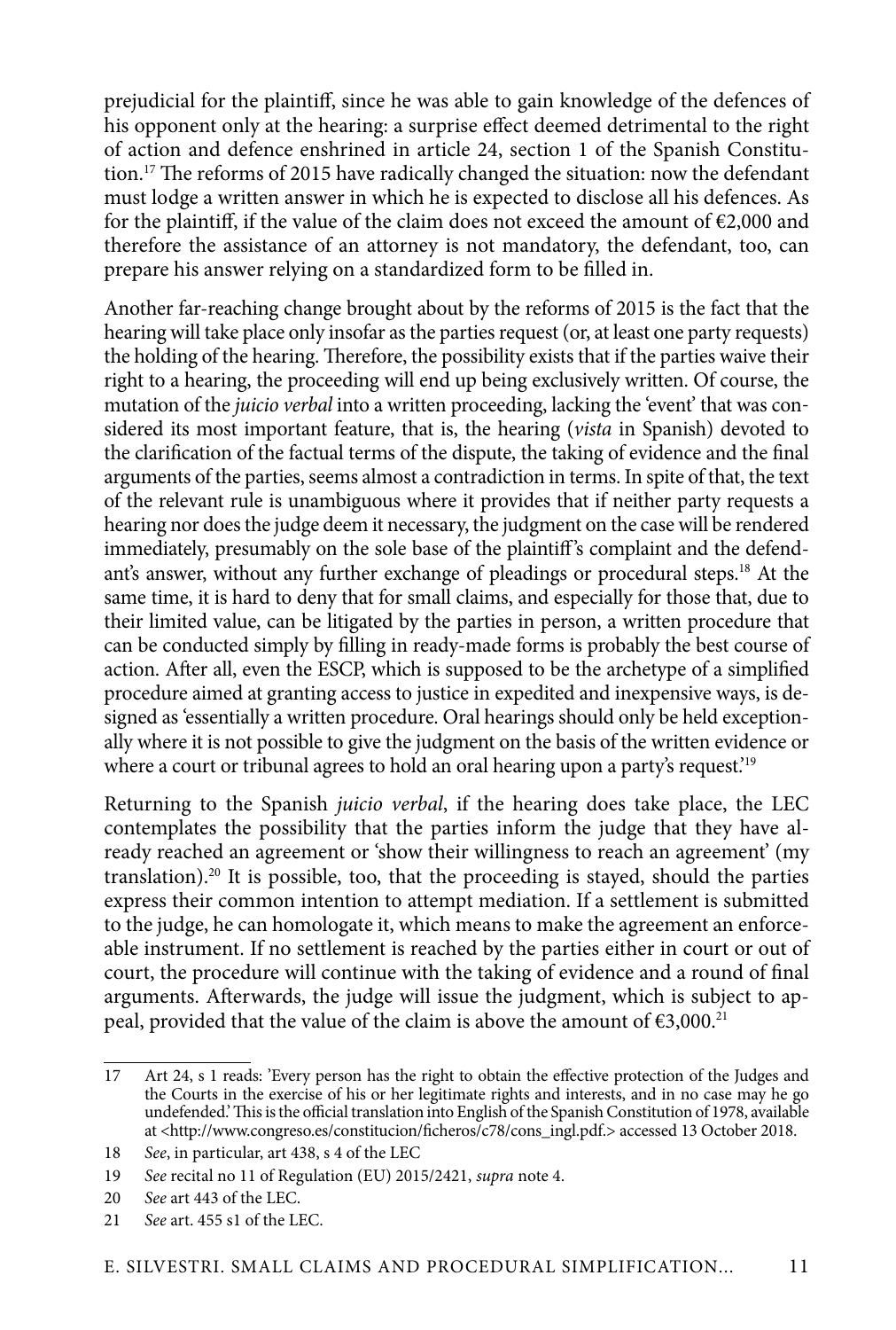Since 2015, another simplified procedure for the recovery of money claims has been in operation. This procedure does not specifically concern small claims, because it is available for any money claims, no matter what their value is, provided that the claim is uncontested. The procedure, called *monitorio notarial*, is managed by notaries public and, because of that, can be defined as an out-of-court, non-judicial procedure.<sup>22</sup> It does not seem necessary to describe in detail the various steps of the procedure, which begins with an oral application lodged by the creditor upon presentation of the documents necessary to demonstrate that the credit exists 'beyond any doubts' (my translation of the Spanish *la deuda … sea indubitada*). The notary will make delivery to the debtor of a formal request to pay the amount due within a short deadline (twenty days). The procedure is successful if the debtor meets with the notary and pays the amount due, keeping in mind that the debtor may appear before the notary for the sole purpose of challenging the claim, which will put an end to the notarial procedure and force the creditor to explore the regular judicial avenues to recover his claim. Furthermore, for the positive outcome of the procedure it is essential that the location of the debtor is known to the creditor, since the notary public is devoid of any powers of investigation as to the debtor's whereabouts. If the debtor does not meet with the notary or shows up, but neither pays nor challenges the claim, the notarial deed attesting the failure of the procedure will work as an enforceable instrument that the creditor will be able to use for the recovery of his credit according to the ordinary enforcement procedures.

The procedure managed by notaries public is quite informal, in view of the fact that the parties do not have to be assisted by their attorneys, and it is deemed the fastest and least expensive one among the different proceedings provided by Spanish law for the recovery of money claims. These very features, of course, are important most of all for small claims even though the odds of a failure of the procedure if the debtor does not pay or is nowhere to be found seem particularly high.<sup>23</sup>

## **4. ITALY: THE JUSTICES OF THE PEACE**

The Italian legal system does not provide for any simplified procedures for small claims. Claims up to the value of  $\epsilon$ 5,000 belong to the jurisdiction of the justices of the peace, who are lay judges placed at the bottom of the judicial pyramid. The problem is that their jurisdiction shoots up to  $\epsilon$ 20,000 for claims concerning the

<sup>22</sup> The procedure is governed by arts 70 & 71 of the Notarial Law, as amended by the statute on non-contentious jurisdiction adopted in 2015 *(Ley 15/2015, de 2 de julio, de la Jurisdicción Voluntaria).* The text of the Notarial Law (in Spanish) can be accessed at <https://www.boe.es/ buscar/pdf/1862/BOE-A-1862-4073-consolidado.pdf.> accessed 13 October 2018. On the new procedure, *see*, for instance, J Bonet Navarro, 'Reclamacion de deudas dinerarias no contradichas a traves de notario (uno instrumento entre la deficiencia y la eficacia)' (190) noviembre 2016 Revista Ceflegal 1-38. available at <https://www.uv.es/~ripj/obraspdf/Reclamaci%C3%B3n%20 deudas%20dinerarias%20no%20contradichas%20a%20trav%C3%A9s%20de%20notario.pdf> accessed 3 November 2018; J Banacloche Palao 'Los Nuevos Expedientes y Procedimientos de Jurisdicciуn Voluntaria' (2015) 15 Analisis de la Ley 259–62.

<sup>23</sup> For this opinion, *see* R Jan-Sánchez, 'Small Value Claims and Digital Justice in Spain: Cost and Efficiency, (2017) 2 International Journal of Procedural Law 250, 260.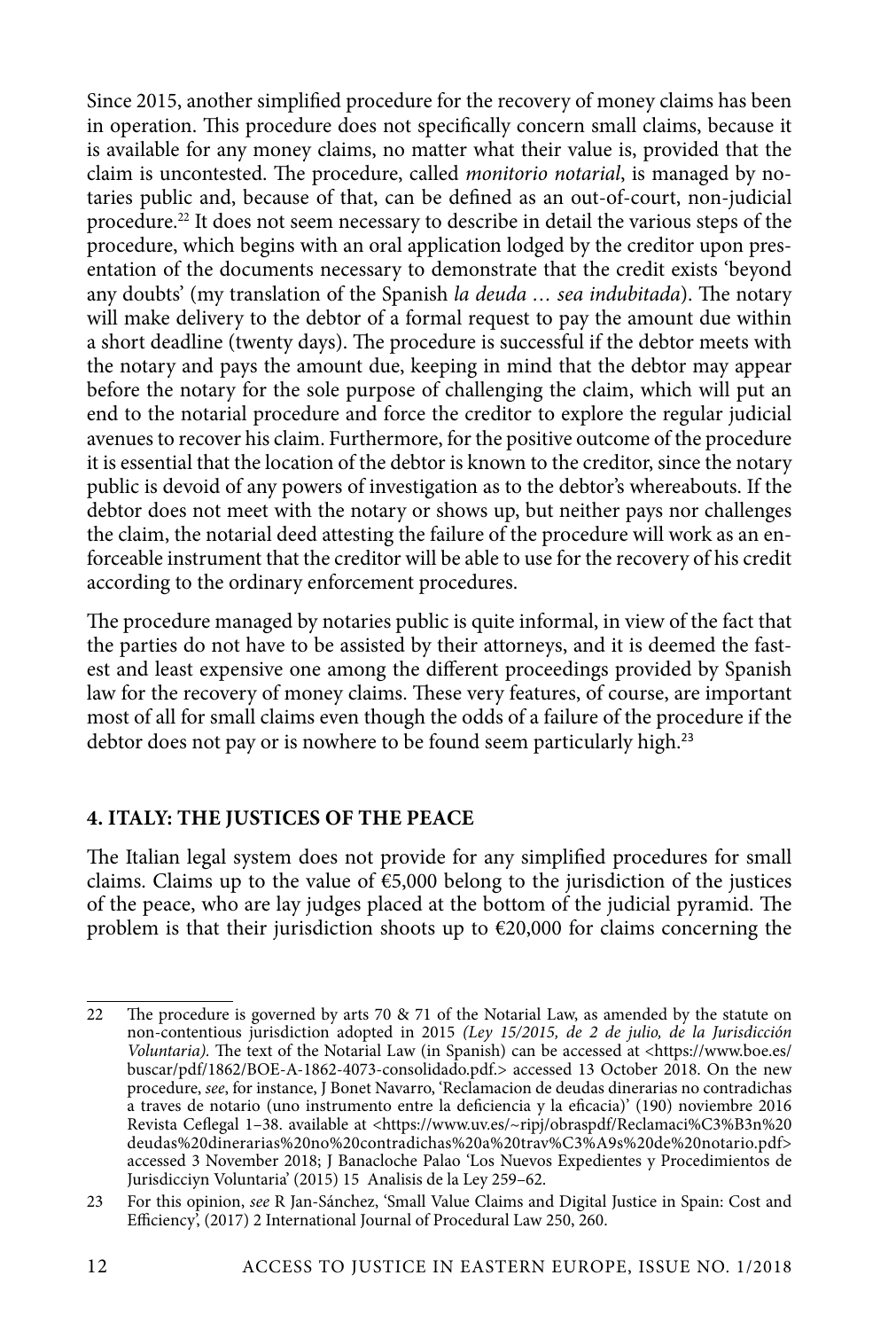recovery of damages caused by traffic accidents.<sup>24</sup> Therefore it would be incorrect to identify the offices of justices of the peace as the small claims courts of Italy, also keeping in mind that whatever the amount at stake is, the procedure stays the same, with no simplified features for claims whose value is limited. It is true that below the threshold of  $\epsilon$ 1,100 the parties can litigate in person,<sup>25</sup> but this is the sole saving grace of a procedure that is only a 'variation on the theme' of the ordinary procedure before the courts of first instance, whose rules apply insofar as the Code of Civil Procedure does not dictate any special regulations.

The future does not look bright for small claims in Italy. According to a statute that was passed in 2017, but will enter into force in 2021, the jurisdiction of the justices of the peace will increase dramatically, reaching the amount of €30,000 or €50,000 depending on the cause of action of the claim.<sup>26</sup> It is true that what makes a claim 'small' can vary according to an array of factors, but nobody can deny that a claim worth tens of thousands of euros is anything but a small claim. In any event, the future reform will increase the jurisdiction of justices of the peace without modifying the rules governing the procedure and, most of all, without providing for a real simplified procedural path for small claims. Another missed opportunity of the prospective reform is the lack of any reference to any easily accessible, standardized forms to be used at least for the cases that the parties can litigate in person.

Presently, the procedure before the justices of the peace is mainly written, even though (at least in theory) some room is left for orality. For instance, the complaint can be lodged verbally, in which case it is recorded by the judge, who also takes care of the serving of the complaint on the defendant.<sup>27</sup> Needless to say, in the contemporary practice and procedure before the justices of the peace oral complaints are unheard of. Similarly, at the hearing the justice of the peace is supposed to question the parties in order to gain first-hand knowledge of the facts in dispute and with a view to attempting their conciliation.<sup>28</sup> This oral dialogue between the parties and the judge is more often than not a mere formality, or a step that the judge can avoid with the certainty that his omission will not be sanctioned.

All in all, one could venture to say that the Italian legislators do not show any interest in providing expedited and inexpensive judicial procedures for small claims, probably with the hope that the many mandatory forms of ADR that are in operation are sufficient to satisfy the need for access to justice for those who will end up relinquishing their claims rather than facing the delays and costs of litigation.<sup>29</sup> According to widespread public opinion, resorting to ADR is anyway better than doing nothing, even

<sup>24</sup> Art 7, ss. 1 & 2 of the Italian Code of Civil Procedure.

<sup>25</sup> *See* art 82 s 1 of the Italian Code of Civil Procedure.

<sup>26</sup> The reform, which not only raises the financial value of the claims, but also extends the jurisdiction of the justices of the peace to a number of enforcement procedures and a few non-contentious proceedings as well, was adopted by legislative decree no 116 of 13 July 2017.

<sup>27</sup> *See* art 316, s 2 of the Italian Code of Civil Procedure.

<sup>28</sup> *See* art 320, s 1 of the Italian Code of Civil Procedure.

<sup>29</sup> On the development of ADR methods in Italy with a confusing alternation between a mandatory and an optional character of the means that can be chosen to settle disputes, see E Silvestri, 'Too Much of a Good Thing: Alternative Dispute Resolution in Italy' (2017) 21 (4) Nederlands-Vlaams tijdschrift voor Mediation en conflict management 77–90.